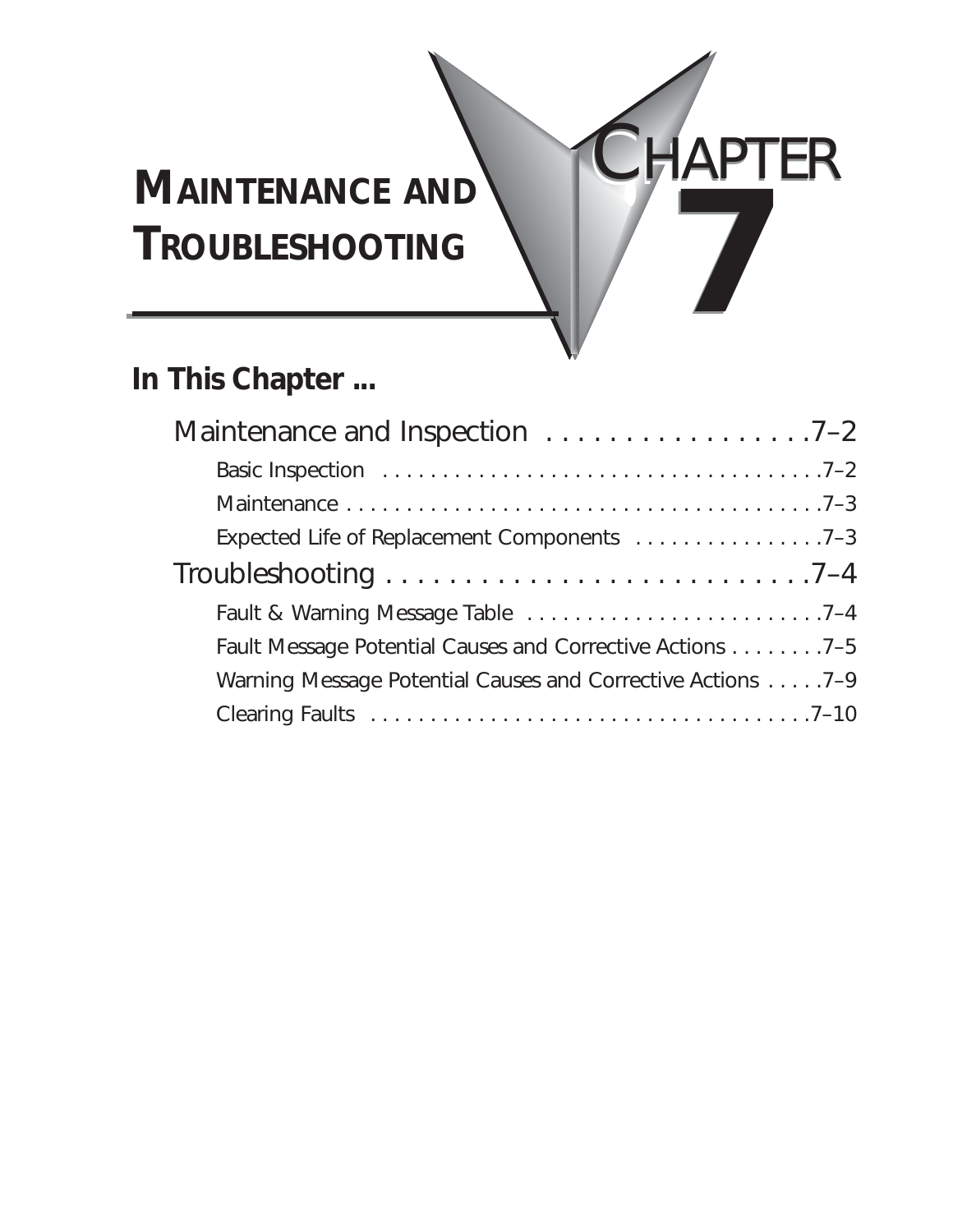# **Maintenance and Inspection**

*Sure*Servo™ AC servo drives are based on solid state electronics technology. Preventive maintenance is required to make sure the drive functions properly and has a long life. We recommend that periodic maintenance and inspection of the servo drive be performed by a qualified technician. Always turn off the AC input power to the unit before any maintenance and inspection.



**WARNING: AC input power must be disconnected before performing any maintenance. Do not connect or disconnect wires or connectors to the servo drive or motor while power is applied to the circuit. Make sure that the internal capacitors have fully discharged (wait for the Charge LED to go off) before performing the maintenance and inspection! Maintenance must be performed by a qualified technician only.**



**WARNING: A charge with hazardous voltages may still remain in the DC-link capacitor even if the power has been turned off. To avoid personal injury, do not remove the cover of the AC servo drive. There are no user serviceable parts inside the drive.**

#### **Basic Inspection**

| <b>Item</b>                       | <b>Inspection Content</b>                                                                                                                                                                                                              |
|-----------------------------------|----------------------------------------------------------------------------------------------------------------------------------------------------------------------------------------------------------------------------------------|
|                                   | Periodically inspect the mounting screws for the servo drive, motor shaft, terminal block, and<br>the connection to mechanical system. Tighten screws as necessary; they may loosen due to<br>vibration and temperature variation.     |
| General<br>Inspection             | Make sure that oil, water, metallic particles, or any foreign objects do not fall inside the servo<br>drive, motor, control panel, or ventilation slots and holes.                                                                     |
|                                   | Make sure that the servo drive control panel has been installed correctly, and that it is free<br>from airborne dust, harmful gases, or liquids.                                                                                       |
|                                   | Make sure that all wiring instructions and recommendations are followed to prevent damage<br>to the drive and/or motor.                                                                                                                |
|                                   | Make sure control switch is OFF.                                                                                                                                                                                                       |
|                                   | Make sure that all wiring terminals are correctly insulated.                                                                                                                                                                           |
|                                   | Make sure that all wiring is correct to prevent damage and/or malfunction.                                                                                                                                                             |
| Inspection                        | Visually check to make sure that there are no unused screws, metal strips, or any conductive<br>or flammable materials inside the drive.                                                                                               |
| before<br>operation<br>(Control   | To avoid electric shock, be sure to connect the servo drive ground terminal to the control panel ground terminal. Before making any connection, wait 10 minutes for internal capacitors to discharge after power is disconnect         |
| power not                         | Never put flammable objects on servo drive or close to the external regenerative resistor.                                                                                                                                             |
| applied)                          | If the electromagnetic brake is being used, make sure that it is correctly wired.                                                                                                                                                      |
|                                   | If required, use an appropriate electrical filter to eliminate noise to the servo drive.                                                                                                                                               |
|                                   | Make sure that the external applied voltage to the drive is correct and matched to the controller.                                                                                                                                     |
|                                   | Make sure that the cables are not damaged, stressed excessively, or loaded heavily. When the<br>motor is not running, check the cables and connections for damage, fraying, or over extension.                                         |
| Inspection<br>during<br>operation | Check for abnormal vibrations and sounds during operation. If the servo motor is vibrating or<br>there are unusual noises while the motor is running, shut the motor down. Disconnect input<br>power before troubleshooting the motor. |
| (Control                          | Make sure that all user-defined parameters are set correctly.                                                                                                                                                                          |
| power                             | Reset parameters when the servo drive is off to prevent servo system malfunction.                                                                                                                                                      |
| applied)                          | Check the power indicators and LED display for abnormal conditions.                                                                                                                                                                    |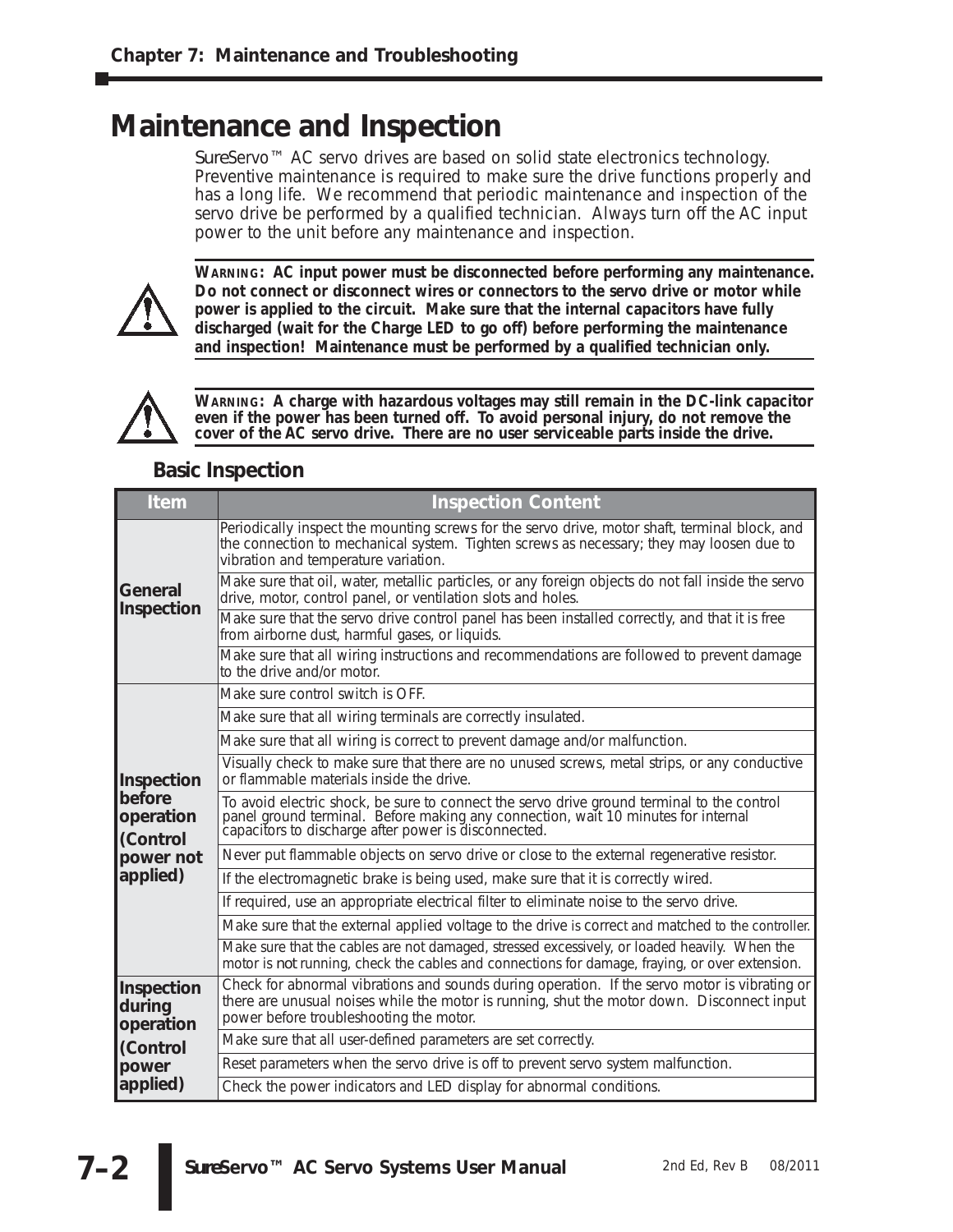#### **Maintenance**

- Use and store servo system in a clean, dry, and normal-temperature environment.
- Periodically clean the surfaces and panel of servo drive and motor.
- Periodically check the resistance of the insulation with Meg-ohmmeter. The insulation resistance should measure at least 100 Meg-Ohms at 500 VDC and should be tested with a power cable connector properly connected to the motor.
- Periodically check the DC BUS filter capacitors and precharge relays after the warranty period, and replace if necessary.
- Periodically check the conductors or insulators for corrosion and/or damage.
- Do not disassemble or damage any mechanical part when performing maintenance.
- Periodically clean off any dust and dirt with a vacuum cleaner, especially the ventilation ports and printed circuit boards. Always keep these areas clean; accumulation of dust and dirt can cause overheating and component failures.



*WARNING: To prevent serious injury or equipment damage, inspection and replacement of board-level components should be performed by qualified repair technicians experienced in board-level maintenance and repair.*

### **Expected Life of Replacement Components**

#### **DC BUS Filter Capacitor**

DC BUS filter capacitor life varies according to ambient temperature and operating conditions. Excessive ripple currents will shorten capacitor life. The expected life is ten years when properly used in a clean, dry, air-conditioned environment.

#### **Precharge Relay**

The contacts will wear due to switching current; the common expected relay life is 100,000 operations.

#### **Cooling fan (SVA-2100 and SVA-2300 Models Only)**

The cooling fan should be checked periodically for adequate air flow, which is essential to prevent damage to the power stage. Replace fan immediately if it is vibrating or making unusual noises.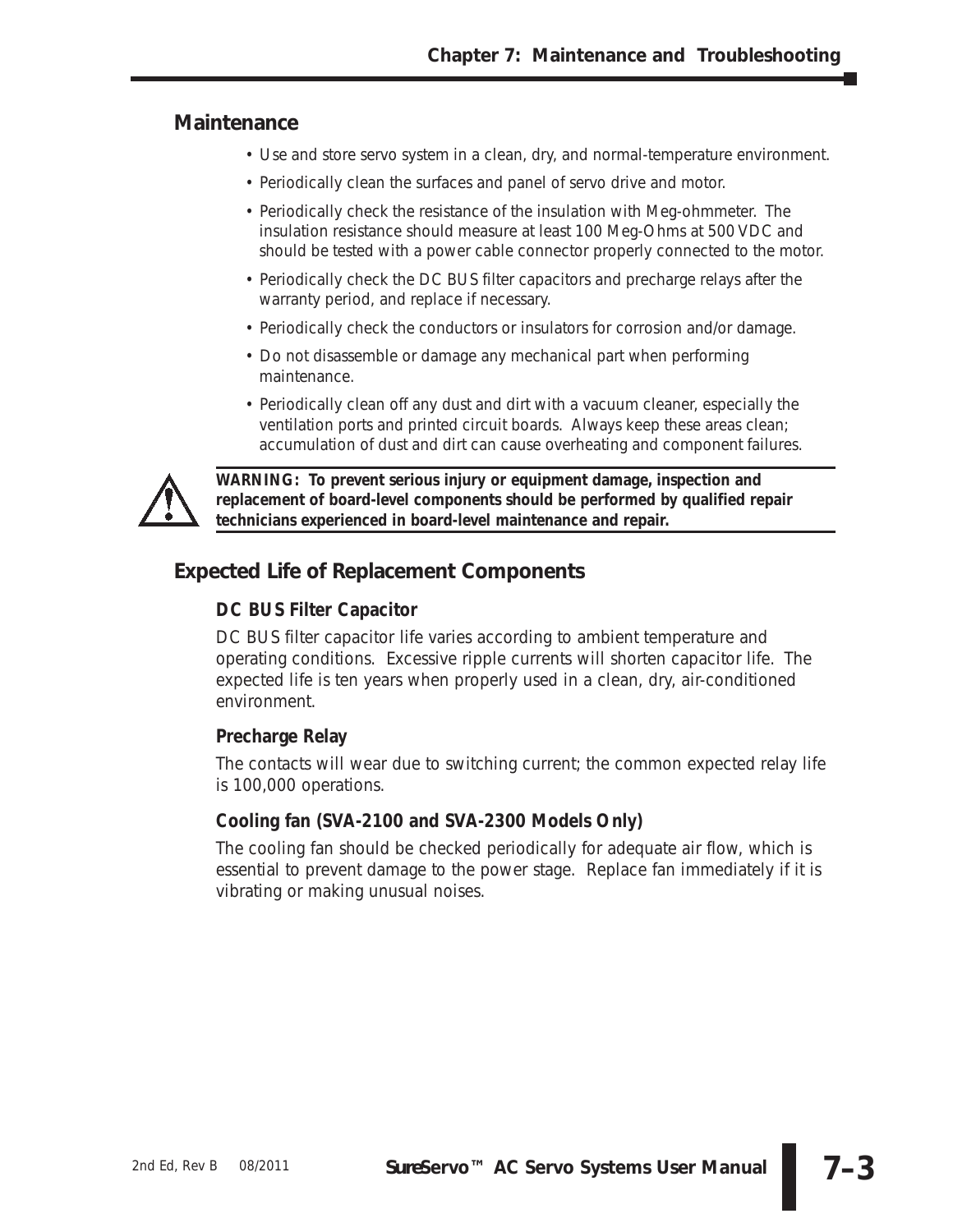# **Troubleshooting**

### **Fault & Warning Message Table**

Once a fault or error is detected, the corresponding protective fault functions will be activated and the fault messages will be displayed.

| <b>Fault/Warning Messages</b> |                                            |             |                                                                                                                        |
|-------------------------------|--------------------------------------------|-------------|------------------------------------------------------------------------------------------------------------------------|
| <b>Display</b>                | <b>Fault/Warning Name</b>                  | <b>TYPE</b> | <b>Fault/Warning Description</b>                                                                                       |
| <b>ALE 01</b>                 | Overcurrent                                | Fault       | Main circuit current is higher than 1.5 multiple of motor's<br>instantaneous maximum current value.                    |
| <b>ALE 02</b>                 | Overvoltage                                | Fault       | Main circuit voltage has exceeded its maximum allowable<br>value. (Main circuit voltage is higher than specification.) |
| <b>ALE 03</b>                 | Undervoltage                               | Fault       | Main circuit voltage has fallen below its minimum value.<br>(Main circuit voltage is lower than specification.)        |
| ALE 04                        | Motor overheated                           | Fault       | The motor's operating temperature is higher than the<br>upper-limit of the specification.                              |
| <b>ALE 05</b>                 | Regeneration error                         | Fault       | Regeneration control operation is in error.                                                                            |
| <b>ALE 06</b>                 | Overload                                   | Fault       | Servo motor and drive are overloaded.                                                                                  |
| <b>ALE 07</b>                 | Overspeed                                  | Fault       | Motor's control speed exceeds the limit set in P1-55.                                                                  |
| <b>ALE 08</b>                 | Abnormal pulse control<br>command          | Fault       | Input frequency of pulse command exceeds the limit of its<br>allowable set value.                                      |
| <b>ALE 09</b>                 | Excessive deviation                        | Fault       | Position control deviation value exceeds the limit of its<br>allowable set value.                                      |
| <b>ALE 10</b>                 | Watch dog execution time out               | Fault       | Watch dog execution time out.                                                                                          |
| <b>ALE 11</b>                 | Position detector error                    | Fault       | Pulse signal is in error.                                                                                              |
| <b>ALE 12</b>                 | Internal Components<br>Require Calibration | Fault       | Internal Components Require Calibration                                                                                |
| <b>ALE 13</b>                 | Fault stop                                 | Fault       | Fault stop switch is activated.                                                                                        |
| <b>ALE 14</b>                 | Reverse limit error                        | Fault       | DI setting 22 reverse limit switch is activated.                                                                       |
| <b>ALE 15</b>                 | Forward limit error                        | Fault       | DI setting 23 forward limit switch is activated.                                                                       |
| <b>ALE 16</b>                 | IGBT temperature error                     | Fault       | IGBT is overheated.                                                                                                    |
| <b>ALE 17</b>                 | Memory error                               | Fault       | EE-PROM write-in and read-out is in error.                                                                             |
| <b>ALE 18</b>                 | DSP communication error                    | Fault       | DSP communication is in error.                                                                                         |
| <b>ALE 19</b>                 | Serial communication error                 | Fault       | RS232/422/485 communication is in error.                                                                               |
| <b>ALE 20</b>                 | Serial communication time out              | Fault       | RS232/422/485 communication time out.                                                                                  |
| <b>ALE 21</b>                 | Command write-in error                     | Fault       | Control command write-in error.                                                                                        |
| <b>ALE 22</b>                 | Input power phase loss                     | Fault       | One phase of the input power is lost.                                                                                  |
| <b>ALE 23</b>                 | At Overload Output<br>Warning Threshold    | Warn        | Motor overload exceeds the time % set in P1-56.                                                                        |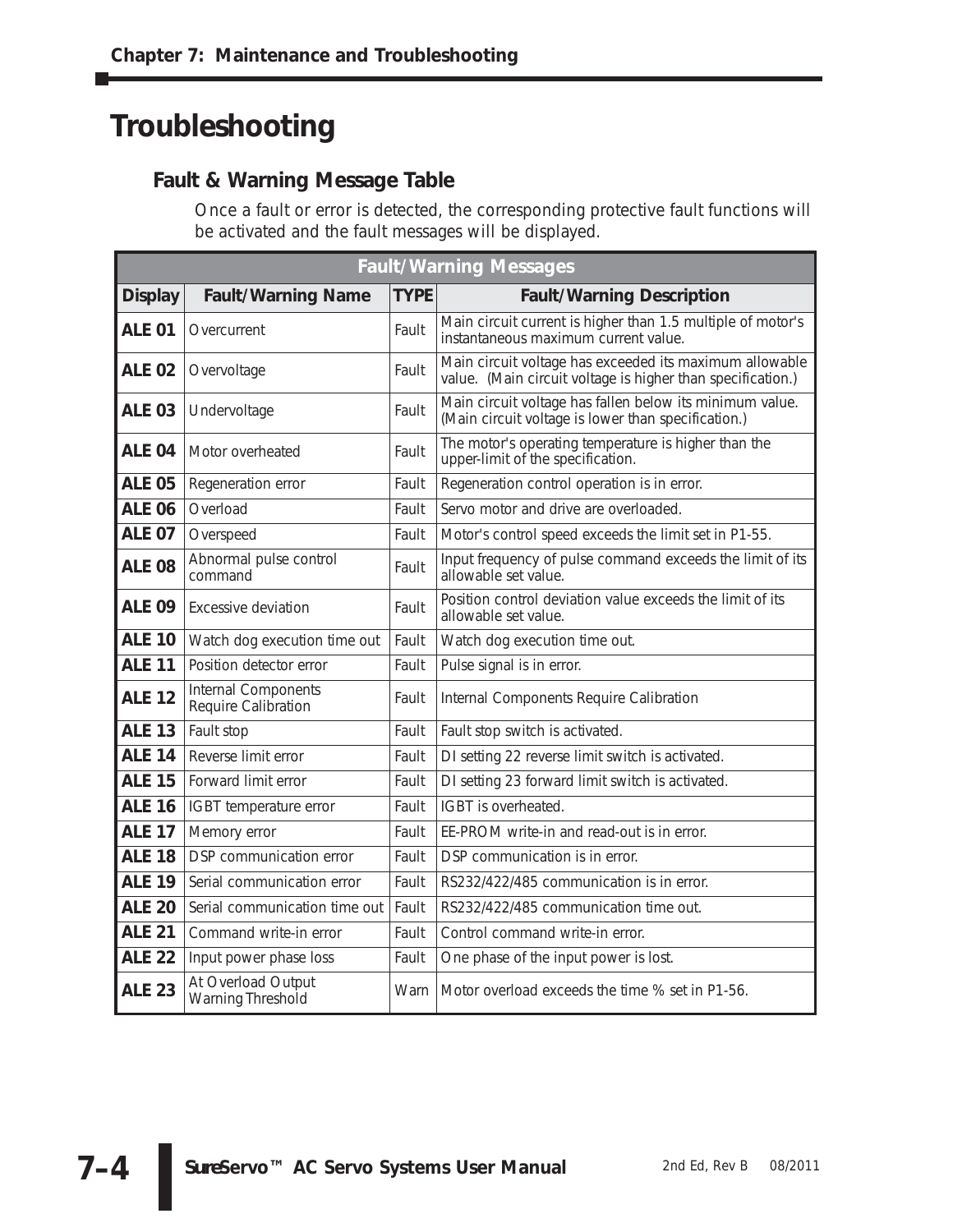| <b>ALE 01: Overcurrent</b>         |                                                                                          |                                                                                               |
|------------------------------------|------------------------------------------------------------------------------------------|-----------------------------------------------------------------------------------------------|
| <b>Potential Cause</b>             | <b>Checking Method</b>                                                                   | <b>Corrective Actions</b>                                                                     |
| Short-circuit at drive<br>output   | Check the wiring connections between<br>drive and motor, and check cables for<br>shorts. | Repair short-circuit.                                                                         |
| Motor wiring error                 | Make sure the connections between<br>the motor and drive are correct.                    | Follow the wiring steps in the user manual to<br>reconnect wiring.                            |
| Control parameter<br>setting error | Check if the set value exceeds the<br>factory default setting.                           | Change the setting back to factory default,<br>reset, and adjust the parameter setting again. |
| Control command<br>setting error   | Check if the control input command is<br>unstable (fluctuating too much).                | Make sure that input command frequency is<br>stable and activate filter function.             |
| <b>IGBT</b> error                  | Heat sink overheated.                                                                    | Call Technical Support: 770-844-4200                                                          |

# **Fault Message Potential Causes and Corrective Actions**

| ALE 02: Overvoltage                                                                                 |                                                                                              |                           |
|-----------------------------------------------------------------------------------------------------|----------------------------------------------------------------------------------------------|---------------------------|
| <b>Potential Cause</b>                                                                              | <b>Checking Method</b>                                                                       | <b>Corrective Actions</b> |
| The main circuit voltage has<br>exceeded its maximum<br>allowable value<br>(incorrect power input). | Use voltmeter to check whether the<br>input voltage falls within the rated<br>input voltage. | Use correct power supply. |

| ALE 03: Undervoltage                                               |                                                                                       |                                                            |  |
|--------------------------------------------------------------------|---------------------------------------------------------------------------------------|------------------------------------------------------------|--|
| <b>Potential Cause</b>                                             | <b>Checking Method</b>                                                                | <b>Corrective Actions</b>                                  |  |
| The main circuit voltage has<br>fallen below its minimum<br>value. | Check for proper input voltage wiring.                                                | Correct input wiring as needed.                            |  |
| No input voltage at main<br>circuit.                               | Use voltmeter to check whether input<br>voltage at main circuit is normal.            | Check input power supply, including<br>switches and fuses. |  |
| Input power error<br>(Incorrect power input)                       | Use voltmeter to check whether the<br>input voltage is within the specified<br>limit. | Use correct power supply.                                  |  |

| ALE 04: Motor Overheated       |                                                                                                                                                          |                                                                                                                     |  |
|--------------------------------|----------------------------------------------------------------------------------------------------------------------------------------------------------|---------------------------------------------------------------------------------------------------------------------|--|
| <b>Potential Cause</b>         | <b>Checking Method</b>                                                                                                                                   | <b>Corrective Actions</b>                                                                                           |  |
| Servo system is<br>overloaded. | Use thermometer to check the motor<br>temperature (motor external temperature<br>should not be above 158°F), and check<br>if servo system is overloaded. | Re-size the capacity of motor and drive or<br>reduce system demands (decrease speed,<br>increase accel/decel time). |  |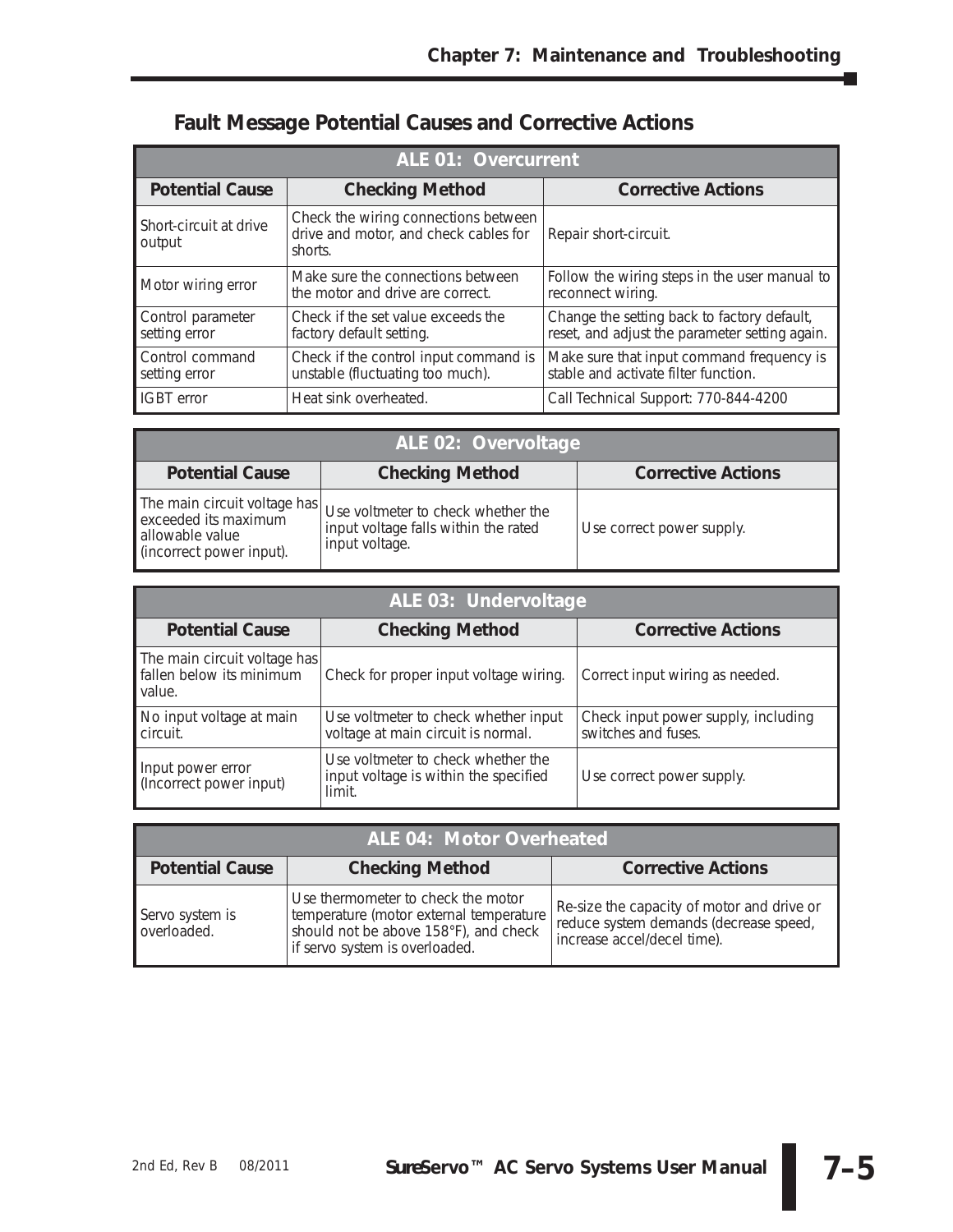| ALE 05: Regeneration Error |                                                                                 |                                          |
|----------------------------|---------------------------------------------------------------------------------|------------------------------------------|
| <b>Potential Cause</b>     | <b>Checking Method</b>                                                          | <b>Corrective Actions</b>                |
| not connected.             | Regenerative resistor is Check the regenerative resistor wiring<br>connections. | Connect regenerative resistor as needed. |
| Parameter setting error    | Confirm the parameter setting and<br>specifications of regenerative resistor.   | Correctly reset parameter again.         |

| ALE 06: Overload                                                         |                                             |                                         |  |
|--------------------------------------------------------------------------|---------------------------------------------|-----------------------------------------|--|
| <b>Potential Cause</b>                                                   | <b>Checking Method</b>                      | <b>Corrective Actions</b>               |  |
| The drive has exceeded<br>its rated load during<br>continuous operation. | Check for drive overloading.                | Increase motor capacity or reduce load. |  |
| Control system parameter                                                 | Check for mechanical vibration.             | Adjust gain value of control circuit.   |  |
| setting is incorrect.                                                    | Accel/decel time setting is too fast.       | Increase accel/decel time setting.      |  |
| Motor and encoder<br>wiring error.                                       | Check the wiring of U, V, W and<br>encoder. | Make sure all motor wiring is correct.  |  |

| ALE 07: Overspeed                                               |                                                               |                                                                                   |  |
|-----------------------------------------------------------------|---------------------------------------------------------------|-----------------------------------------------------------------------------------|--|
| <b>Potential Cause</b>                                          | <b>Checking Method</b>                                        | <b>Corrective Actions</b>                                                         |  |
| Speed input command is<br>not stable (too much<br>fluctuation). | Use signal detector to detect if input<br>signal is abnormal. | Make sure that input command frequency is<br>stable and activate filter function. |  |
| Over-speed parameter<br>setting is defective.                   | Check if over-speed parameter setting<br>value is too low.    | Correctly set over-speed parameter setting.                                       |  |

| ALE 08: Abnormal Pulse Control Command                                        |                                                             |                                          |
|-------------------------------------------------------------------------------|-------------------------------------------------------------|------------------------------------------|
| <b>Checking Method</b><br><b>Potential Cause</b><br><b>Corrective Actions</b> |                                                             |                                          |
| Pulse command<br>frequency is higher than<br>rated input frequency.           | Use pulse frequency detector to<br>measure input frequency. | Correctly set the input pulse frequency. |
| Incorrect pulse stream for<br>quadrature input.                               | Use oscilloscope to view incoming<br>pulse stream.          | Correct incoming pulse stream.           |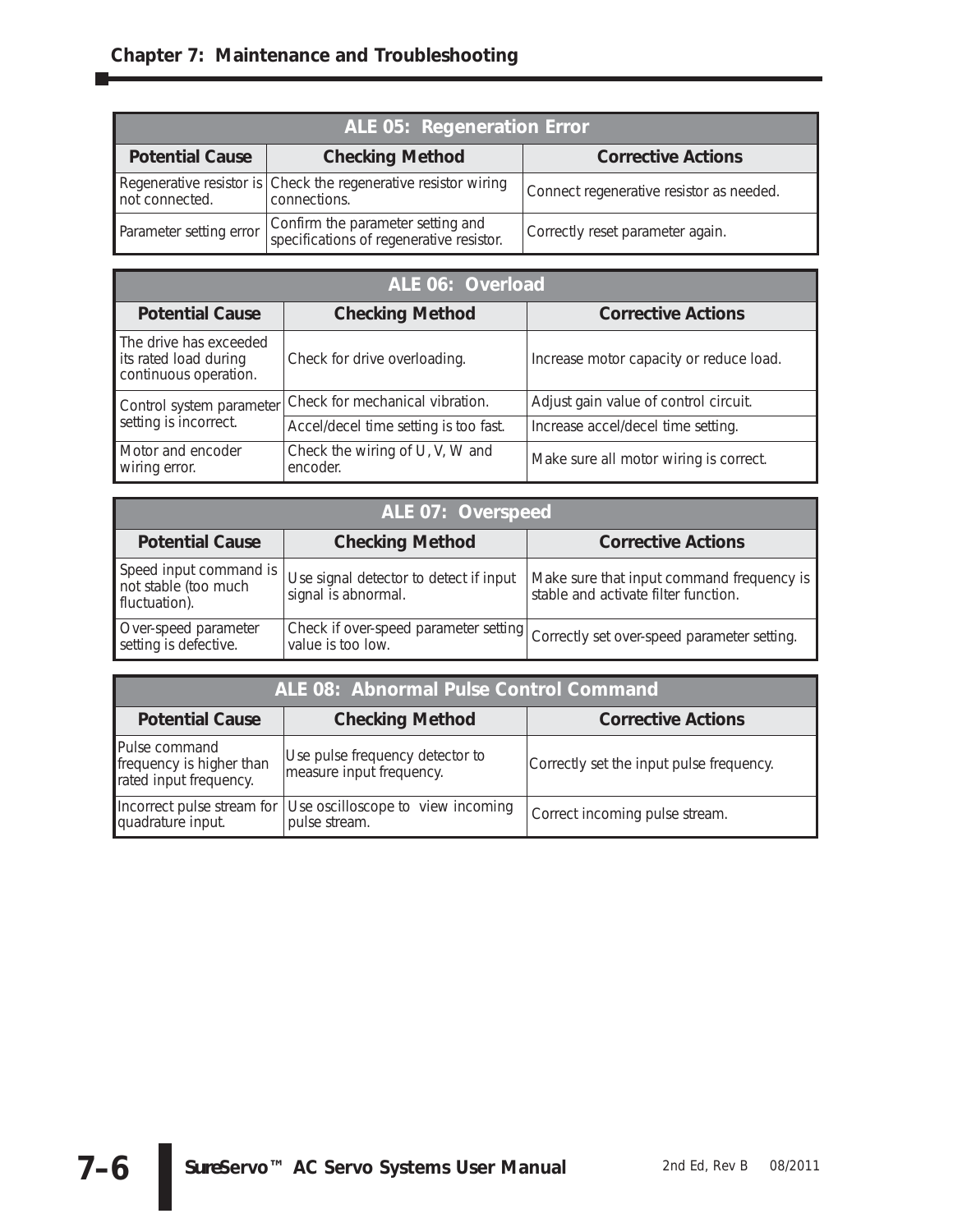| <b>ALE 09: Excessive Deviation</b>                                                                         |                                                                                             |                                                                                                     |
|------------------------------------------------------------------------------------------------------------|---------------------------------------------------------------------------------------------|-----------------------------------------------------------------------------------------------------|
| <b>Potential Cause</b>                                                                                     | <b>Checking Method</b>                                                                      | <b>Corrective Actions</b>                                                                           |
| Maximum deviation<br>parameter setting is too small.                                                       | Check the maximum deviation<br>parameter setting.                                           | Increase parameter setting value.                                                                   |
| Gain value is too small.                                                                                   | Check if the setting value is correct.                                                      | Correctly adjust gain value.                                                                        |
| Torque limit is too low.                                                                                   | Check torque limit value.                                                                   | Correctly adjust torque limit value.                                                                |
| There is an overload.                                                                                      | Check for overload condition.                                                               | Reduce external applied load or re-size<br>the motor capacity.                                      |
| Profile is too demanding.                                                                                  | Increase Accel/Decel times to see if<br>ramp is too steep.                                  | Increase Accel/Decel or resize motor<br>capacity.                                                   |
| One or more Position Velocity<br>parameter is set greater than<br>the Maximum Velocity Limit<br>parameter. | Check whether the value of any<br>P2-36 $\sim$ P2-43 is greater than<br>the value of P1-55. | Set all of the Position Velocity parameters<br>less than or equal to the Maximum<br>Velocity Llmit. |

| ALE 10: Watch Dog Execution Time Out                                          |                                                             |                                                                                                                   |
|-------------------------------------------------------------------------------|-------------------------------------------------------------|-------------------------------------------------------------------------------------------------------------------|
| <b>Checking Method</b><br><b>Potential Cause</b><br><b>Corrective Actions</b> |                                                             |                                                                                                                   |
|                                                                               | Watchdog execution error. Check and reset the power supply. | If there are any abnormal conditions after<br>resetting the power supply, call Technical<br>Support: 770-844-4200 |

| <b>ALE 11: Position Dectector Error</b> |                                                                                                                                            |                            |
|-----------------------------------------|--------------------------------------------------------------------------------------------------------------------------------------------|----------------------------|
| <b>Potential Cause</b>                  | <b>Checking Method</b>                                                                                                                     | <b>Corrective Actions</b>  |
| Encoder wiring error.                   | Check to make sure the wiring is<br>correct and that all connections are<br>tight; refer to the wiring information<br>in this user manual. | Correct any wiring errors. |
| Encoder is damaged.                     | Using oscilloscope, check encoder for<br>damage.                                                                                           | Repair or replace motor.   |

| ALE 12: Internal Components Require Calibration                               |                                   |                                                                                                                          |
|-------------------------------------------------------------------------------|-----------------------------------|--------------------------------------------------------------------------------------------------------------------------|
| <b>Checking Method</b><br><b>Corrective Actions</b><br><b>Potential Cause</b> |                                   |                                                                                                                          |
| Internal component<br>calibration                                             | Restore to default configuration. | If the error does not clear after restoring<br>the drive to default settings, contact<br>Technical Support: 770-844-4200 |

| ALE 13: External Fault Stop |                                                                         |                              |
|-----------------------------|-------------------------------------------------------------------------|------------------------------|
| <b>Potential Cause</b>      | <b>Checking Method</b>                                                  | <b>Corrective Actions</b>    |
|                             | Fault stop input is activated. Check if fault stop switch is On or Off. | Clear and reset fault input. |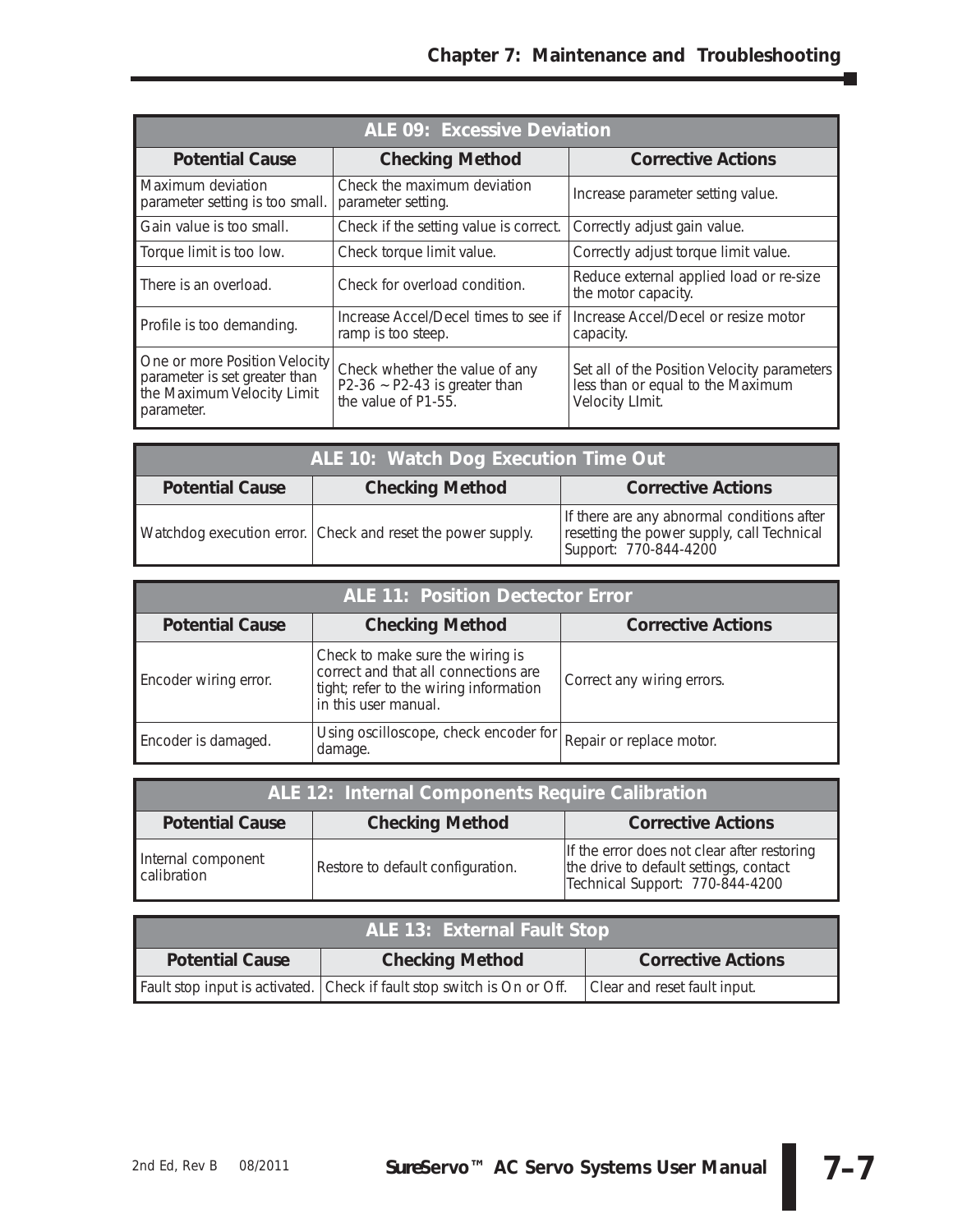| ALE 14: Reverse Limit Error           |                                                                   |                                                                                |
|---------------------------------------|-------------------------------------------------------------------|--------------------------------------------------------------------------------|
| <b>Potential Cause</b>                | <b>Checking Method</b>                                            | <b>Corrective Actions</b>                                                      |
| Reverse limit switch is<br>activated. | Check if reverse limit switch is On or Off.                       | Move load in forward direction to<br>deactivate limit switch, and reset fault. |
| Servo system is not stable.           | Check the value of control parameter<br>setting and load inertia. | Modify parameter setting and re-size<br>motor capacity.                        |

| <b>ALE 15: Forward Limit Error</b>   |                                                                   |                                                                                |
|--------------------------------------|-------------------------------------------------------------------|--------------------------------------------------------------------------------|
| <b>Potential Cause</b>               | <b>Checking Method</b>                                            | <b>Corrective Actions</b>                                                      |
| Forward limit switch is<br>activated | Check if forward limit switch is On or Off.                       | Move load in reverse direction to<br>deactivate limit switch, and reset fault. |
| Servo system is not stable.          | Check the value of control parameter<br>setting and load inertia. | Modify parameter setting and re-size<br>motor capacity.                        |

| ALE 16: IGBT Temperature Error                                           |                                                                |                                            |
|--------------------------------------------------------------------------|----------------------------------------------------------------|--------------------------------------------|
| <b>Potential Cause</b>                                                   | <b>Checking Method</b>                                         | <b>Corrective Actions</b>                  |
| The drive has exceeded its<br>rated load during continuous<br>operation. | Check for an overload, or if the motor<br>current is too high. | Increase motor capacity or reduce<br>load. |
| Short-circuit at drive output                                            | Check the drive input wiring.                                  | Make sure it is wired correctly.           |

| ALE 17: Memory Error                          |                                  |                                                                                                                           |
|-----------------------------------------------|----------------------------------|---------------------------------------------------------------------------------------------------------------------------|
| <b>Potential Cause</b>                        | <b>Checking Method</b>           | <b>Corrective Actions</b>                                                                                                 |
| Data error in Memory read-<br>out / write-in. | Reset parameter or power supply. | If the error does not clear after resetting<br>the parameter or power supply, contact<br>Technical Support: 770-844-4200. |

| <b>ALE 18: DSP Communication Error</b> |                                |                                                                                                                |
|----------------------------------------|--------------------------------|----------------------------------------------------------------------------------------------------------------|
| <b>Potential Cause</b>                 | <b>Checking Method</b>         | <b>Corrective Actions</b>                                                                                      |
| Control power error.                   | Check and reset control power. | If the error does not clear after resetting  <br>the power supply, contact Technical<br>Support: 770-844-4200. |

| <b>ALE 19: Serial Communication Error</b>          |                                           |                                                |
|----------------------------------------------------|-------------------------------------------|------------------------------------------------|
| <b>Potential Cause</b>                             | <b>Checking Method</b>                    | <b>Corrective Actions</b>                      |
| Communication parameter<br>setting is not correct. | Check communication parameter<br>setting. | Set parameter setting to correct value.        |
| Communication address is<br>not correct.           | Check communication address.              | Set communication address to correct<br>value. |
| Communication setting<br>value is not correct.     | Check read-out and write-in value.        | Set communication setting to correct<br>value. |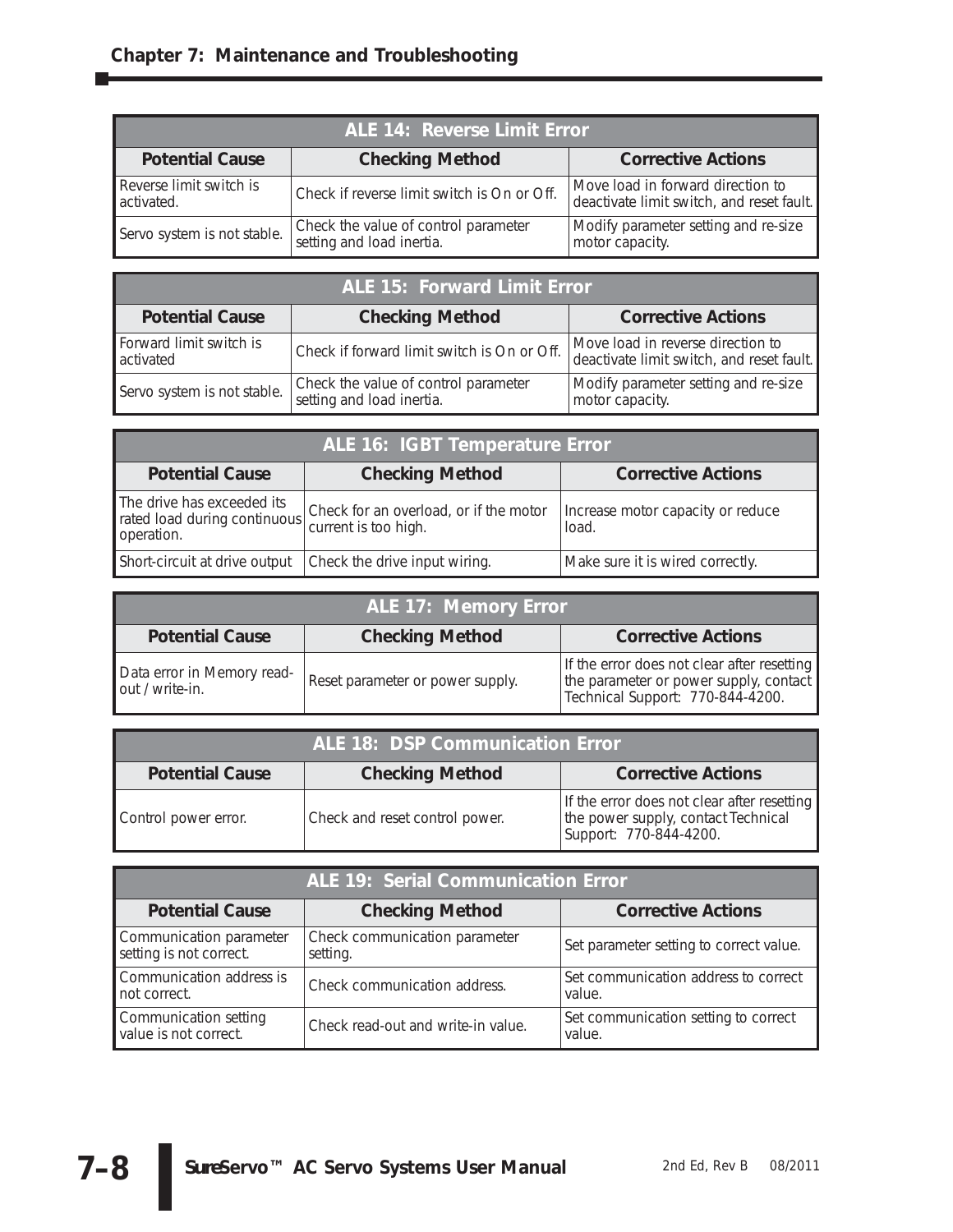| ALE 20: Serial Communication Time Out              |                                                         |                                        |
|----------------------------------------------------|---------------------------------------------------------|----------------------------------------|
| <b>Potential Cause</b>                             | <b>Checking Method</b>                                  | <b>Corrective Actions</b>              |
| Set value in time out<br>parameter is not correct. | Check the time out parameter setting.                   | Set parameter to correct value.        |
| Not receiving<br>communication command.            | Check whether communication cable<br>is loose or broken | Tighten or repair communication cable. |

| ALE 21: Command Write-in Error |                                                                   |                                                                                                              |
|--------------------------------|-------------------------------------------------------------------|--------------------------------------------------------------------------------------------------------------|
| <b>Potential Cause</b>         | <b>Checking Method</b>                                            | <b>Corrective Actions</b>                                                                                    |
|                                | Control power supply error. Check and reset control power supply. | If the error does not clear after resetting<br>the power supply, contact Technical<br>Support: 770-844-4200. |

| ALE 22: Input Power Phase Loss |                                                                                                      |                                      |  |  |
|--------------------------------|------------------------------------------------------------------------------------------------------|--------------------------------------|--|--|
| <b>Potential Cause</b>         | <b>Checking Method</b>                                                                               | <b>Corrective Actions</b>            |  |  |
| Input power error.             | Check for poor input power line<br>connection, or for possible loss of<br>phase on input power line. | Correctly connect three-phase power. |  |  |

## **Warning Message Potential Causes and Corrective Actions**

| ALE 23 (Warning): At Overload Output Warning Threshold            |                                     |                                                                                |  |  |
|-------------------------------------------------------------------|-------------------------------------|--------------------------------------------------------------------------------|--|--|
| <b>Potential Cause</b>                                            | <b>Checking Method</b>              | <b>Corrective Actions</b>                                                      |  |  |
| Overload time exceeds the<br>Overload Output Warning<br>Treshold. | Check value of P1-56 overload time. | This ALE is a warning, rather than a<br>fault. It does not have to be cleared. |  |  |